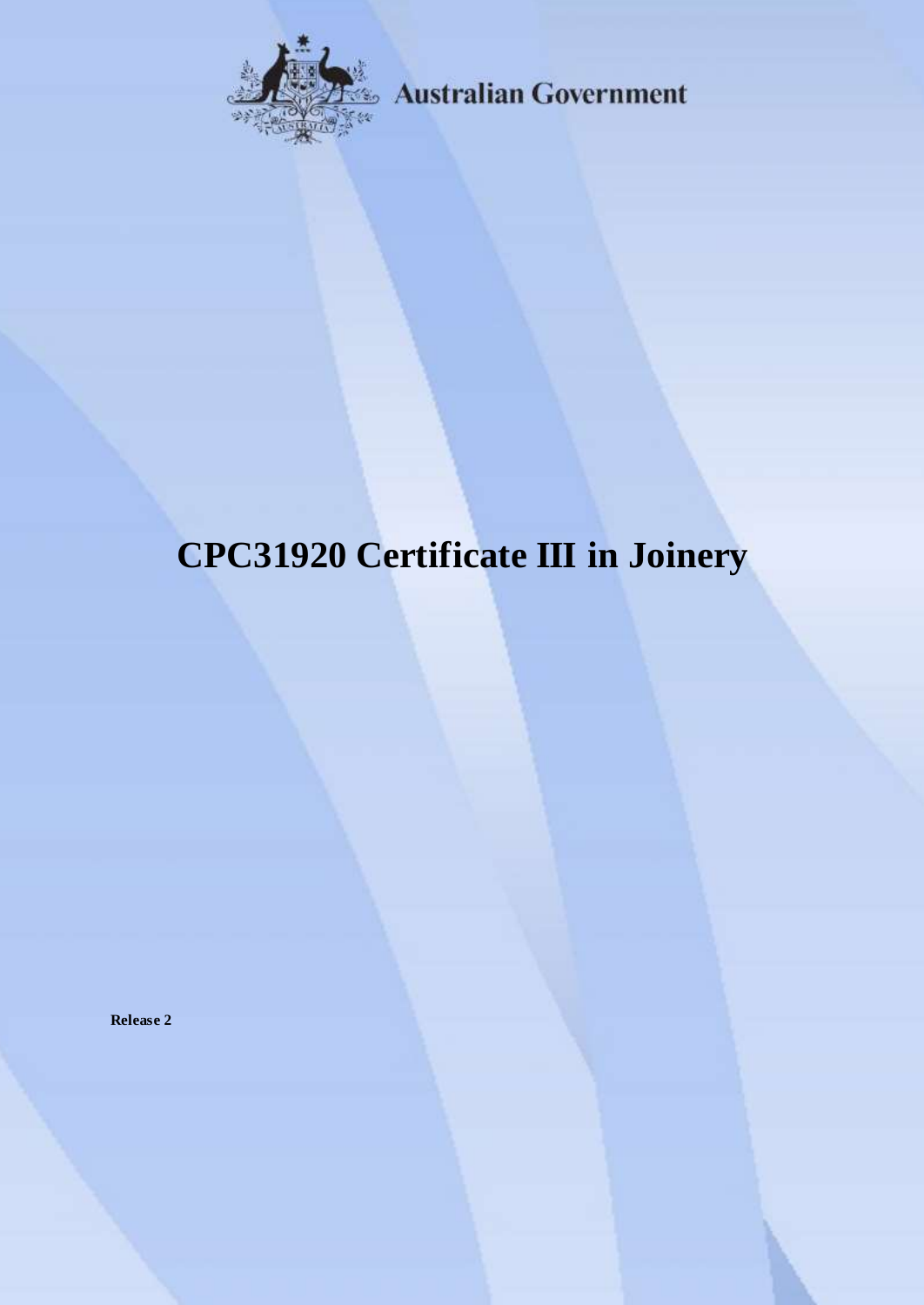## **CPC31920 Certificate III in Joinery**

## **Modification History**

Release 2 This version first released with CPC Property Services Training Package Release 6.1.

Unit codes corrected in Group B - General Electives list:

- CPCCSH3001 Fabricate shopfitting components using CNC machines to CPCSHP3001 Fabricate shopfitting components using CNC machines
- CPCCSH3005 Apply and trim decorative additions to shopfitting and components to CPCSHP3005 Apply and trim decorative additions to shopfittings and components
- CPCCSH3006 Prepare shopfittings and surfaces and apply liquid finishes to CPCSHP3006 - Prepare shopfittings and surfaces and apply liquid finishes.
- Release 1 This version first released with CPC Property Services Training Package Release 5.0.

Supersedes and is equivalent to:

- CPC31912 Certificate III in Joinery.
- CPC32211 Certificate III in Joinery (Stairs).

## **Qualification Description**

This qualification provides a trade outcome in joinery covering work for residential and commercial applications.

#### **Occupational titles may include**

- Joiner
- Stair builder.

State and territory jurisdictions may have different licensing, legislative, regulatory or certification requirements. Relevant state and territory regulatory authorities should be consulted to confirm those requirements.

This qualification is suitable for an Australian apprenticeship pathway.

#### **Entry Requirements**

There are no entry requirements for this qualification.

#### **Packaging Rules**

To achieve this qualification, competency must be demonstrated in: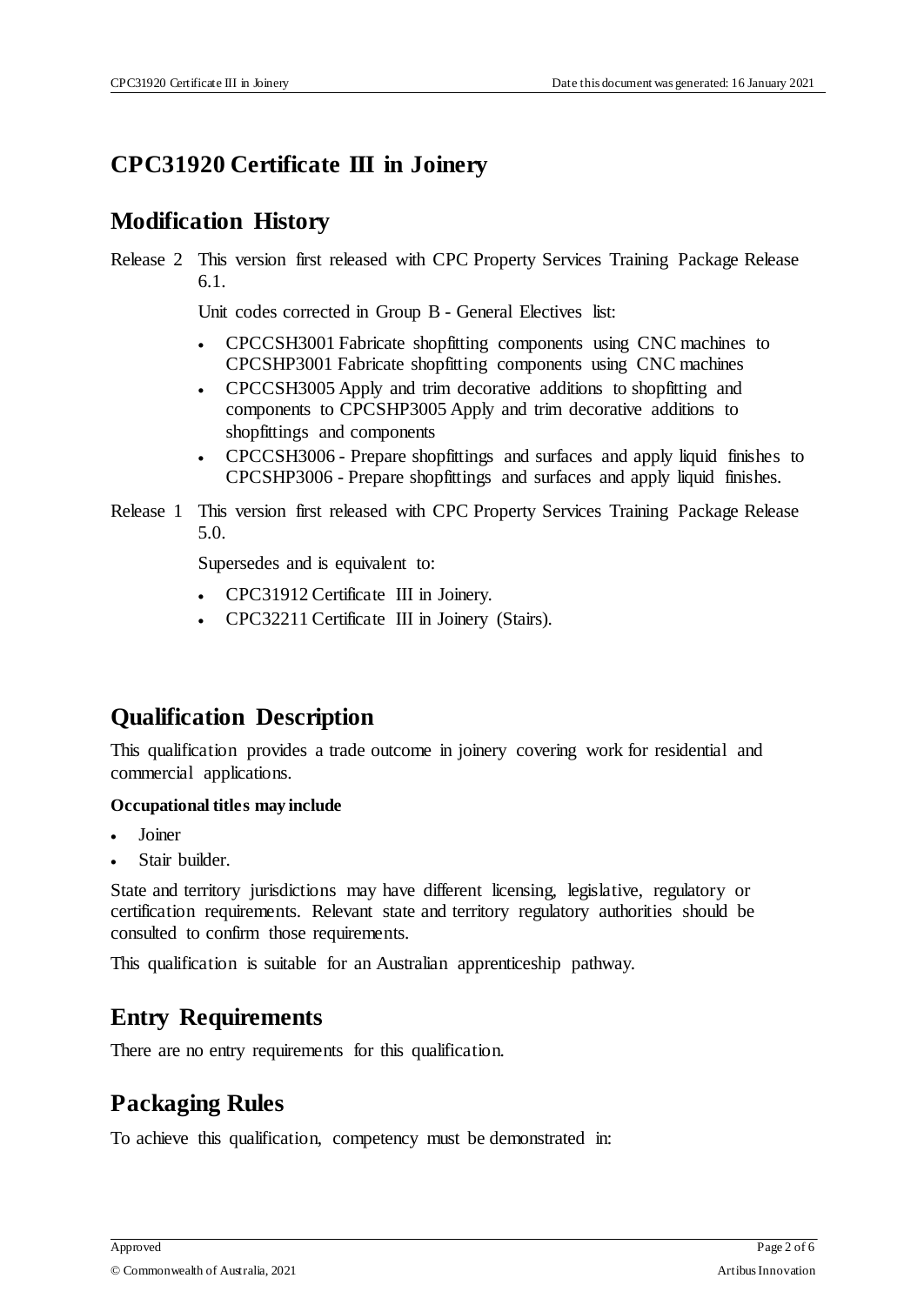- 29 units of competency
	- 18 core units
	- 11 elective units
- a minimum of five units must be selected from Group A
- the remaining units can be selected from any group or any current training package or accredited course, as long as they contribute to a valid, industry-supported vocational outcome and maintain the AQF level of this qualification.

Prerequisite units of competency

An asterisk (\*) against a unit code below indicates that there is a prerequisite requirement that must be met. Prerequisite unit(s) must be assessed before assessment of any unit of competency with an asterisk. Check the unit of competency for information on specific prerequisite requirements.

#### **Core Units**

| CPCCCA2002* | Use carpentry tools and equipment                                                    |
|-------------|--------------------------------------------------------------------------------------|
| CPCCCA2011* | Handle carpentry materials                                                           |
| CPCCCA3010* | Install windows and doors                                                            |
| CPCCCM2006  | Apply basic levelling procedures                                                     |
| CPCCCM2012* | Work safely at heights                                                               |
| CPCCCM3004  | Identify and apply information in construction plans, drawings and<br>specifications |
| CPCCJN2003* | Package manufactured products for transport                                          |
| CPCCJN3002* | Use computer-controlled machinery                                                    |
| CPCCJN3004* | Manufacture and assemble joinery components                                          |
| CPCCJN3100* | Process materials to produce components using static machines                        |
| CPCCJS3002* | Manufacture stair components for straight flighted stairs                            |
| CPCCOM1012* | Work effectively and sustainably in the construction industry                        |
| CPCCOM1013* | Plan and organise work                                                               |
| CPCCOM1014* | Conduct workplace communication                                                      |
| CPCCOM1015  | Carry out measurements and calculations                                              |
| CPCCOM2001  | Read and interpret plans and specifications                                          |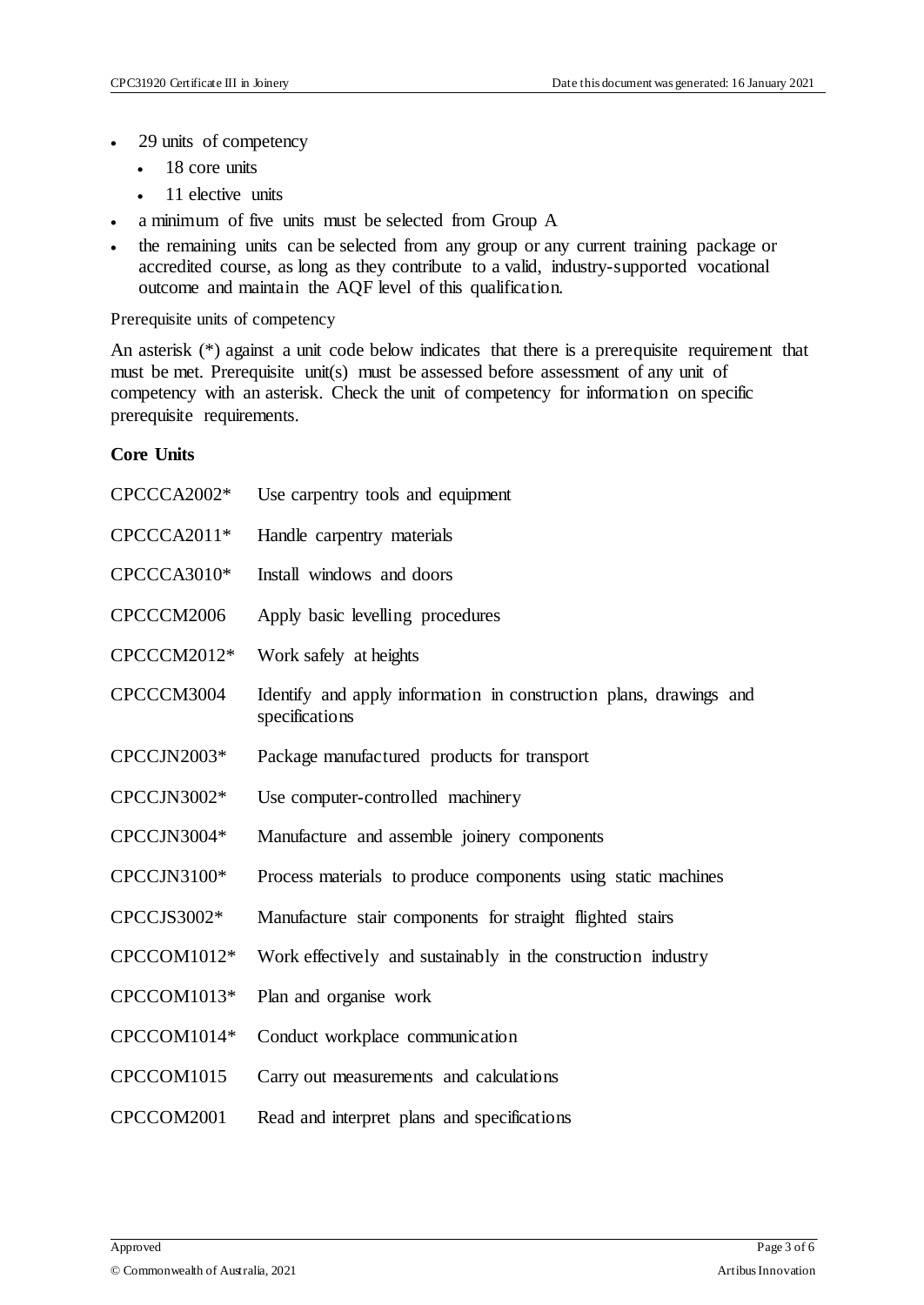- CPCCOM3001 Perform construction calculations to determine carpentry material requirements
- MSFFM3011 Measure and draw site layout for manufactured furniture products

#### **Group A - Specialist Electives**

| $CPCCCA3012*$ | Frame and fit wet area fixtures                                                |
|---------------|--------------------------------------------------------------------------------|
| $CPCCCA3016*$ | Construct, assemble and install timber external stairs                         |
| CPCCCA3024*   | Install lining, panelling and moulding                                         |
| CPCCJN3003*   | Manufacture components for doors, windows and frames                           |
| CPCCJS3003*   | Assemble and install stairs                                                    |
| CPCCJS3004*   | Manufacture and install continuous handrailing and special stair<br>components |
| $CPCCIS3005*$ | Manufacture stair components for curved and geometric stairs                   |
| CPCCJS3006*   | Construct, assemble and install composite external stairs                      |
| $CPCCIS3011*$ | Design and set out stairs                                                      |

#### **Group B - General Electives**

- CPCCCA3001\* Carry out general demolition of minor building structures
- CPCCCA3003\* Install flooring systems
- CPCCCA3004\* Construct and erect wall frames
- CPCCCA3006\* Erect roof trusses
- CPCCCA3011 Refurbish timber sashes to window frames
- CPCCCA3014\* Construct and install bulkheads
- CPCCCA3026\* Assemble partitions
- CPCCCM3005 Calculate costs of construction work
- CPCCJN2001\* Assemble components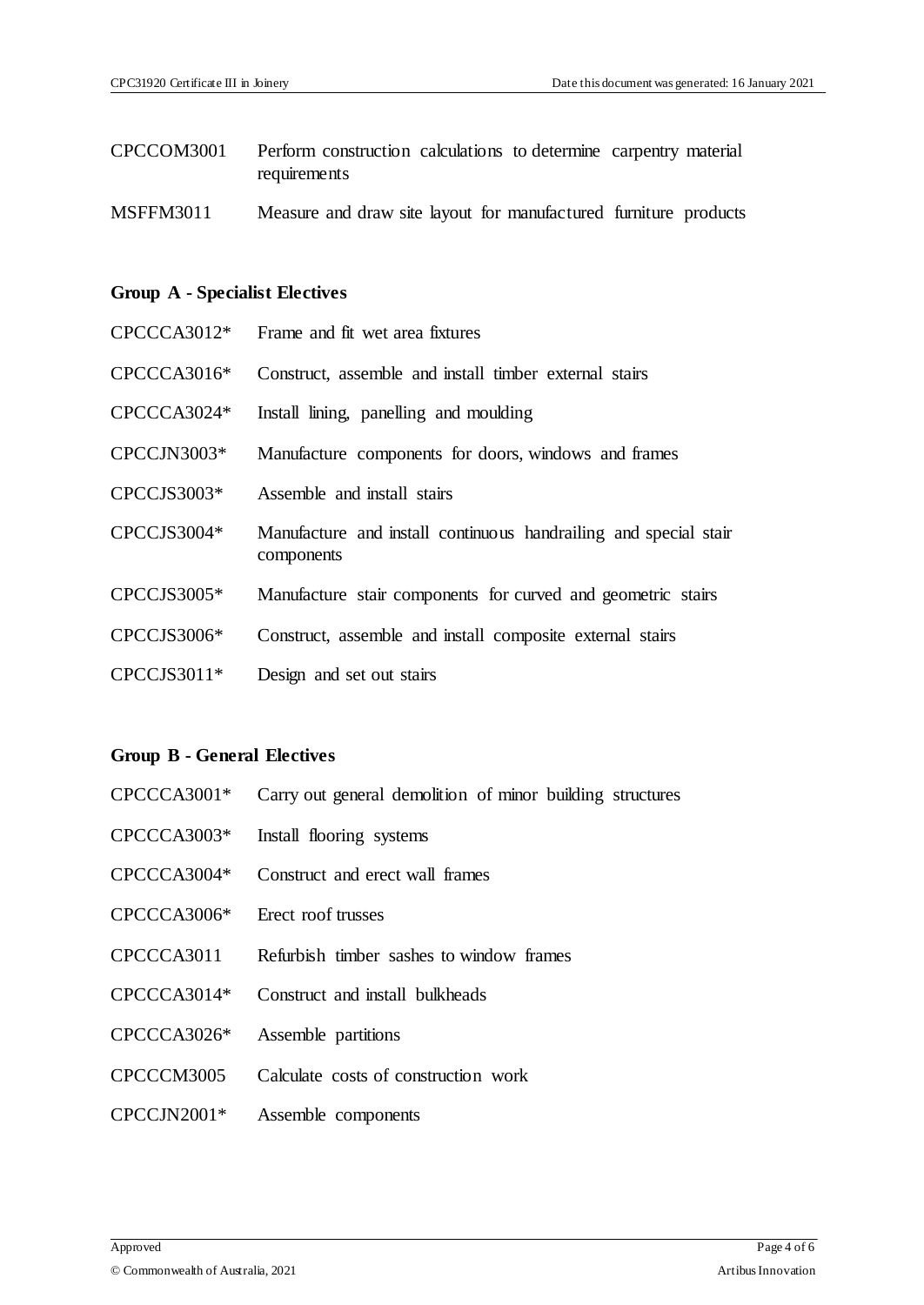| $CPCCJN3005*$    | Cut and install glass                                                           |
|------------------|---------------------------------------------------------------------------------|
| CPCCPD3021*      | Prepare existing coated surface for painting                                    |
| CPCCSH2003*      | Apply and install sealant and sealant devices                                   |
| CPCCWHS2001      | Apply WHS requirements, policies and procedures in the construction<br>industry |
| CPCSHP3001       | Fabricate shopfitting components using CNC machines                             |
| CPCSHP3005       | Apply and trim decorative additions to shopfittings and components              |
| CPCSHP3006       | Prepare shopfittings and surfaces and apply liquid finishes                     |
| CPCWHS3001       | Identify construction work hazards and select risk control strategies           |
| <b>MSFFM3009</b> | Produce manual and computer-aided production drawings                           |
| <b>MSFFM3020</b> | Fabricate synthetic solid surface products                                      |

## **Qualification Mapping Information**

| <b>CPC</b><br>Construction,<br>Plumbing and<br><b>Services Training</b><br><b>Package Release</b><br>5.0 | <b>CPC08</b> Construction,<br>Plumbing and<br><b>Services Training</b><br>Package | <b>Comments</b>                                                                                                                         | <b>E/NE</b> |
|----------------------------------------------------------------------------------------------------------|-----------------------------------------------------------------------------------|-----------------------------------------------------------------------------------------------------------------------------------------|-------------|
| CPC31920<br>Certificate III in<br>Joinery                                                                | CPC31912 Certificate<br>III in Joinery                                            | Supersedes and is equivalent to<br>CPC31912 Certificate III in Joinery.<br>Updated to meet the Standards for<br>Training Packages 2012. | E           |
| CPC31920<br>Certificate III in<br>Joinery                                                                | CPC32211 Certificate<br>III in Joinery (Stairs)                                   | Supersedes and is equivalent to<br>CPC32211 Certificate III in Joinery<br>(Stairs).                                                     | E           |
|                                                                                                          |                                                                                   | Updated to meet the Standards for<br>Training Packages 2012.                                                                            |             |